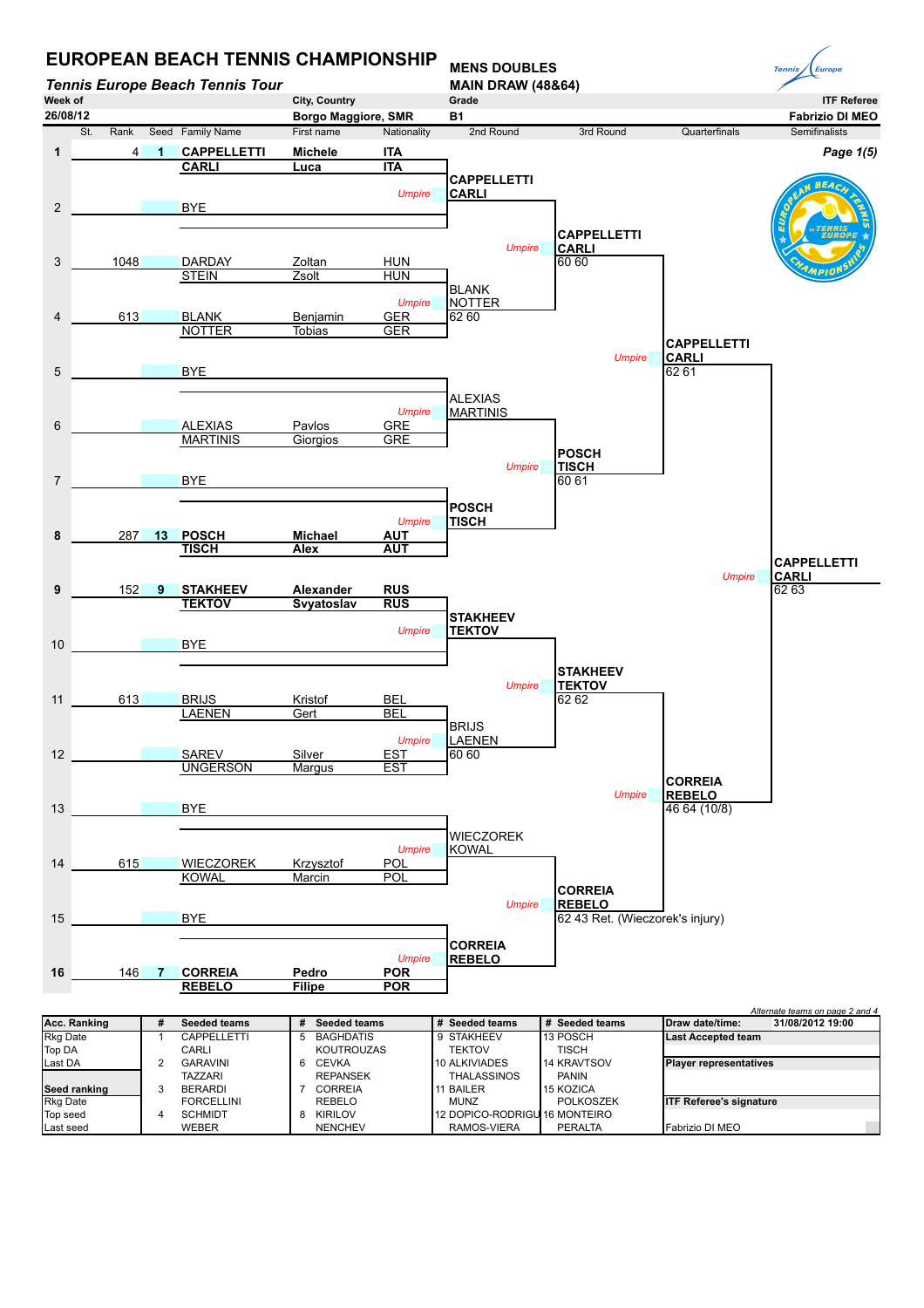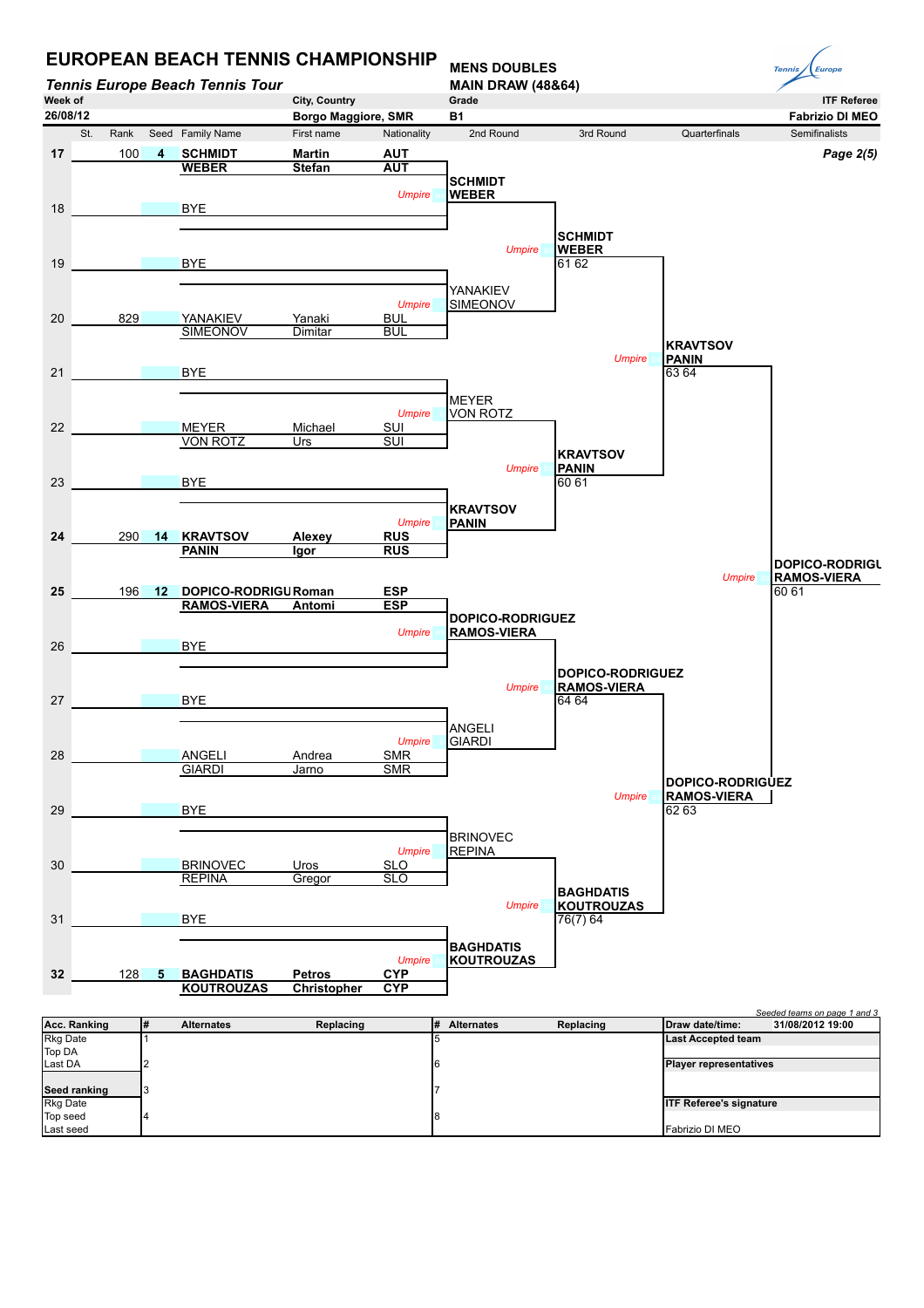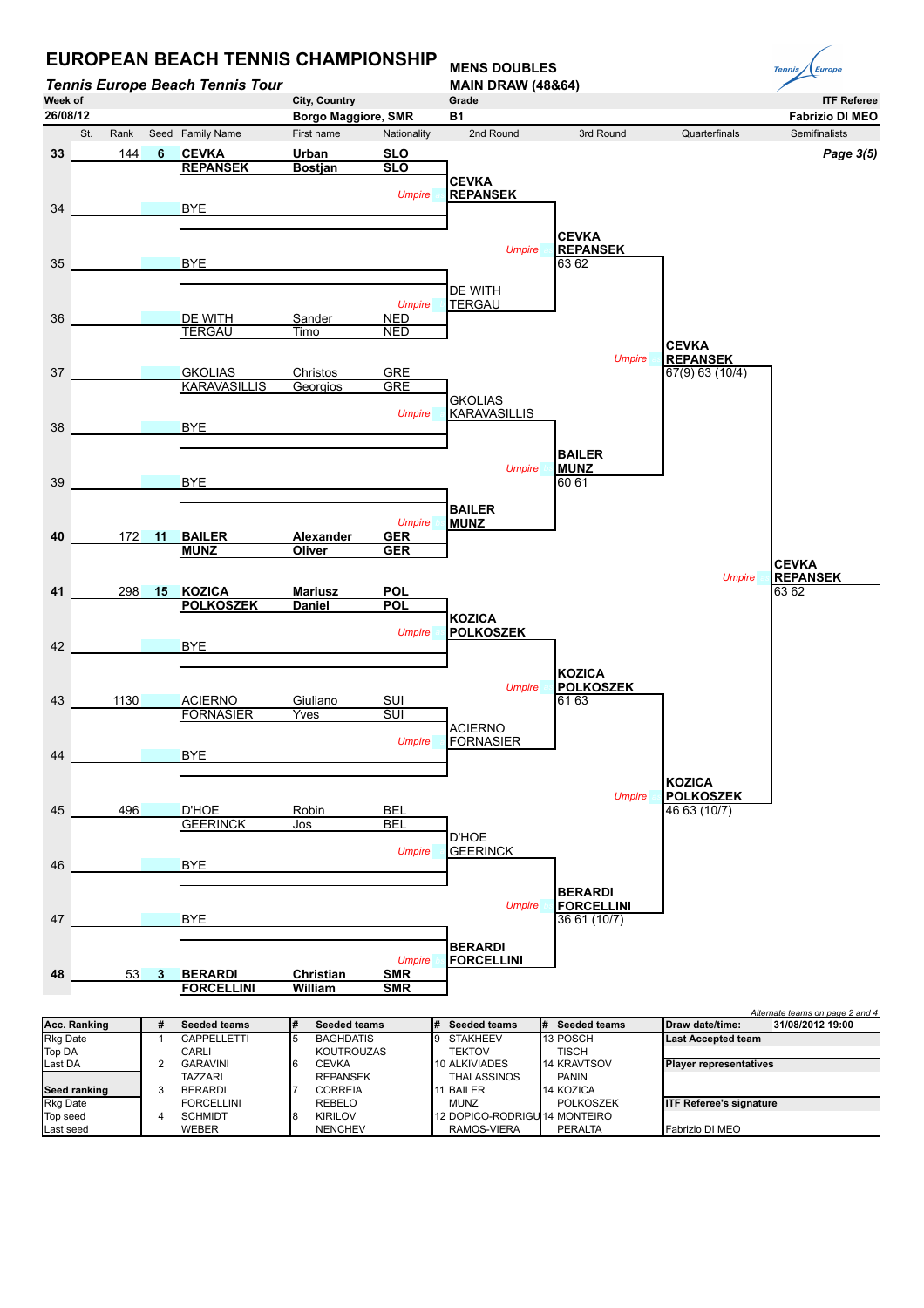

**Seed ranking**<br>Rkg Date **ITF Referee's signature** Top seed 4 8 Fabrizio DI MEO